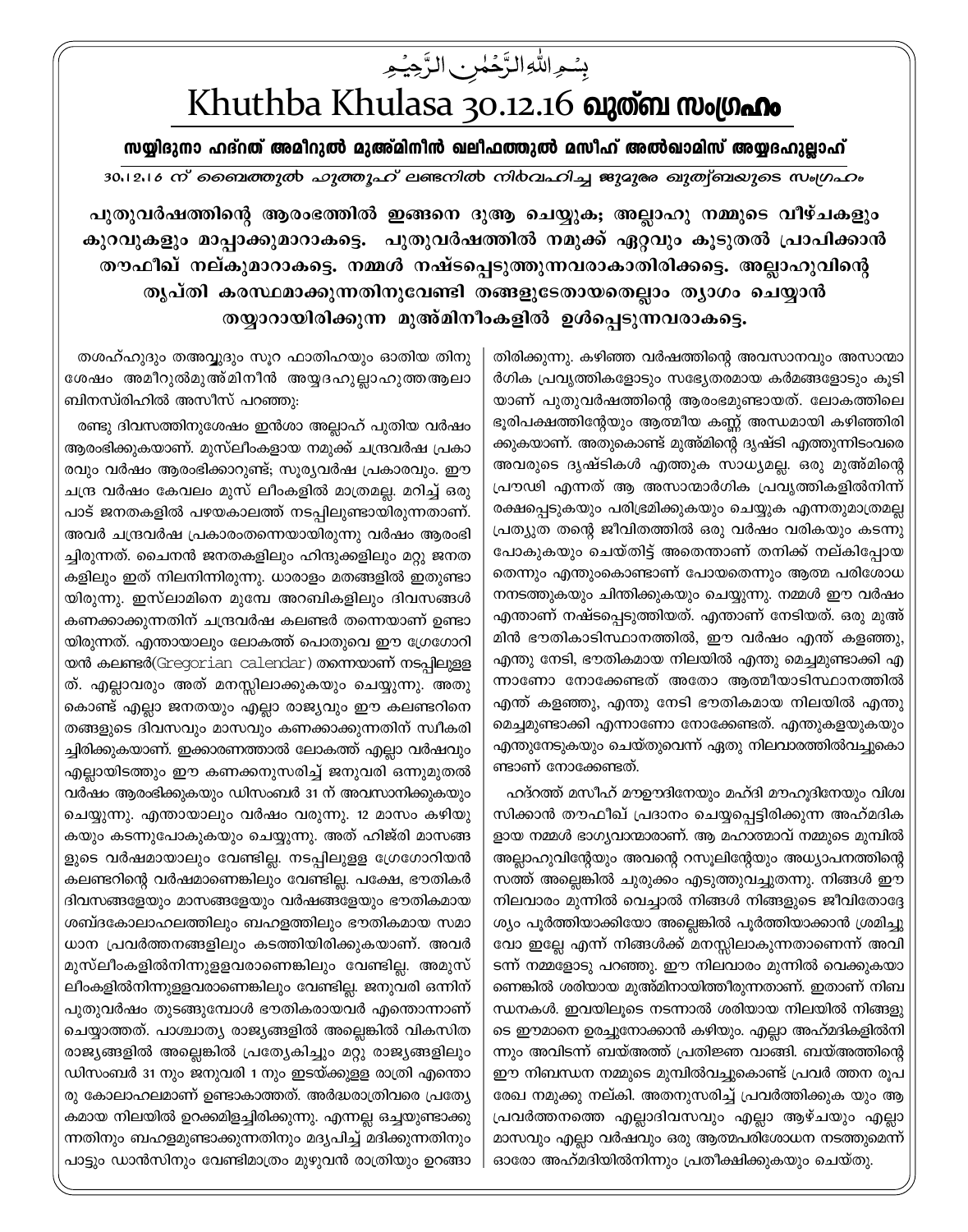അതിനാൽ നമ്മൾ വർഷത്തിന്റെ അവസാന രാത്രിയും പുതു വർഷത്തിന്റെ ആരംഭവും ആത്മ പരിശോധനയിലൂടേയും ദുആ യിലുടേയും തുടങ്ങുകയാണെങ്കിൽ നമ്മുടെ പരലോകം സുവ ർണമാക്കുന്നവരാകുന്നതാണ്. നമ്മളും ബാഹ്യമായ നിലയിൽ ആശംസകൾ നേരുന്നവരും ഭൗതികമായ കാര്യങ്ങളിലൂടെ പുതു വർഷം തുടങ്ങുന്നവരുമാണെങ്കിൽ നമ്മൾ ഒരുപാട് നഷ്ടപ്പെടു ത്തിയവരും ഒന്നും നേടാത്തവരുമായിത്തീരുന്നതാണ്. അല്ലെ ങ്കിൽ വളരെ കുറച്ച് നേടിയവരെ ആകുകയുള്ളു. ബലഹീനത കൾ അവശേഷിക്കുകയും നമ്മുടെ ആത്മപരിശോധന നമുക്ക് തൃപ്തി നല്കാത്തതാകുകയും ചെയ്യകുയാണെങ്കിൽ ഇങ്ങനെ നമ്മൾ ദുആ ചെയ്യേണ്ടതാണ്:അല്ലാഹുവേ! ഞങ്ങളുടെ വരും വർഷം കഴിഞ്ഞ വർഷത്തെ പോലെ ആത്മീയമായ ദൗർബല്യം കാണിക്കുന്നതാക്കരുതേ. മറിച്ച് ഞങ്ങളുടെ ഓരോ ചുവടും അ ല്ലാഹുവിന്റെ തൃപ്തി കരസ്ഥമാക്കുന്നതിനായി ഉയരുന്നതാക്കേ ണമേ. ഞങ്ങളുടെ ഓരോ ദിവസവും റസൂലുല്ലാഹി(സ)തിരുമേ നിയുടെ ജീവിത മാതൃകയിലൂടെ നടക്കുന്നതാക്കേണമേ. ഞങ്ങ ളുടെ രാവും പകലും ഹദ്റത്ത് മസീഹ് മൗഊദ്(അ)നോടു ചെ യ്ത ബയ്അത്തിന്റെ പ്രതിജ്ഞ നിറവേറ്റുന്നതിലേക്ക് കൊണ്ടു പോകുന്നതാക്കേണമേ.' ആ പ്രതിജ്ഞ ഞങ്ങളോടു ഇങ്ങനെ ചോദിക്കുന്നുണ്ട്: ശിർക്ക് ചെയ്യില്ല എന്ന് ചെയ്ത പ്രതിജ്ഞ നമ്മൾ നിറവേറ്റിയോ? ബിംബങ്ങളേയും സൂര്യചന്ദ്രനേയും പൂജി ക്കുന്ന ശിർക്കല്ല, മറിച്ച് നബി(സ)തിരുമേനി പറഞ്ഞതനുസരിച്ച് കർമങ്ങളിലുളള പ്രദർശനപരതയുടേയും മറ്റുളളവരെ കാണിക്കു ന്നതിനുവേണ്ടിയുള്ള കർമങ്ങളുടേയും ശിർക്കാണ്. ആ ശിർക്ക് രഹസ്യമായ ആഗ്രങ്ങളിൽ അകപ്പെട്ടുകിടക്കുന്ന ശിർക്കാണ്. നമ്മുടെ നമസ്കാരങ്ങളും നമ്മുടെ നോമ്പുകളും നമ്മുടെ ദാന ധർമങ്ങളും നമ്മുടെ സാമ്പത്തിക ത്യാഗങ്ങളും നമ്മുടെ ജനസേ വന പ്രവർത്തനങ്ങളും നമ്മൾ ജമാഅത്തിന്റെ പ്രവർത്തന ങ്ങൾക്ക് സമയം നല്കുന്നതും അല്ലാഹുവിന്റെ തൃപ്തി കരസ്ഥ മാക്കുന്നതിനു പകരം അന്യദൈവങ്ങളെ സന്തോഷിപ്പിക്കുന്ന തിനോ ലോകത്തെ കാണിക്കുന്നതിനോ വേണ്ടിയാണോ? നമ്മുടെ മനസ്സിൽ മറഞ്ഞിരിക്കുന്ന ആഗ്രഹങ്ങൾ അല്ലാഹുവി ന്നെതിരിൽ എഴുന്നേറ്റു നില്ക്കുന്നവയായിപ്പോയോ?

പിന്നീടുണ്ടാകുന്ന ചോദ്യം ഇതാണ്. നമ്മുടെ കഴിഞ്ഞ വർഷം കളവിൽനിന്നും പരിപൂർണമായും പരിശുദ്ധമായിക്കൊണ്ടും പൂർണമായും സത്യസന്ധതയിൽ നിലനിന്നുകൊണ്ടുമാണോ കഴിഞ്ഞുപോയത്? ഹദ്റത്ത് മസീഹ് മൗഊദ്(അ) അതിന് നില വാരം നിർണയിച്ചിട്ടുള്ളത് ചൊവ്വായ സംസാരങ്ങളിൽനിന്നു തട യുന്ന ശാരീരികമായ ഇച്ഛകളിൽനിന്ന് മനുഷ്യൻ വിട്ടു നില് ക്കാത്തിടത്തോളം യഥാർഥമായ നിലയിൽ സത്യമായി സംസാ രിക്കുന്നവനായി നിലകൊള്ളുന്നവനാകുകയില്ല എന്നാണ്. തന്റെ ജീവനും സമ്പത്തിനും അല്ലെങ്കിൽ അഭിമാനത്തിനും ഭീക്ഷണി യാകുന്ന നേരമാണ് സത്യം പറയുന്നതിനുളള ഏറ്റവും വലിയ സാഹചര്യവും സന്ദർഭവും.

പിന്നീടുണ്ടാകുന്ന ചോദ്യം ഇതാണ്. നമ്മൾ നമ്മളെ, ചീത്ത വിചാരങ്ങൾ മനസ്സിലുണ്ടാകുന്ന ആഘോഷപരിപാടികളിൽനിന്ന്, ദൂരത്താക്കി വച്ചുവോ? അതായത് ഇക്കാലത്ത് ടിവിയുണ്ട്. ഇന്റർനെറ്റുണ്ട്. അതിൽ ചിന്താഗതികളെ ദുഷിപ്പിക്കുന്നതിന് മാർഗമാകുന്ന പരിപാടികളുണ്ട്. അവയിൽനിന്ന് നമ്മൾ നമ്മെ രക്ഷിച്ചുവോ? നമ്മൾ ആ മാർഗങ്ങളിലൂടെ ചീത്ത ഫിലിമുകളും പരിപാടികളും കണ്ടുകൊണ്ടിരിക്കുകയാണെങ്കിൽ നമ്മൾ ബയ്

അത്തിന്റെ പ്രതിജ്ഞകളിൽനിന്ന് അകന്നുപോയി. നമ്മുടെ അവസ്ഥ ചിന്താർഹമാണ്. കാരണം ഇക്കാര്യങ്ങൾ ഒരു വിധ ത്തിലുള്ള വ്യഭിചാരത്തിലേക്ക് കൊണ്ടുപോകുന്നു.

പിന്നീടുണ്ടാകുന്ന ചോദ്യം ഇതാണ്. നമ്മൾ ദുർന്നോട്ടത്തിൽ നിന്ന് നമ്മളെ രക്ഷിക്കാൻ എല്ലാവിധത്തിലും കഴിയുന്നത്ര ശ്രമം നടത്തിയോ? അല്ലെങ്കിൽ നടത്തിക്കൊണ്ടിരിക്കുന്നുണ്ടോ? കാരണം ഈ കല്പന പുരുഷന്മാർക്കും സ്ത്രീകൾക്കും ഇരു കൂട്ടർക്കുമുള്ളതാണ്. എന്തുകൊണ്ടെന്നാൽ തുറന്ന കണ്ണുകൊ ണ്ട് നോക്കുന്നതിനാൽ സംഭാവൃത ഉണ്ടാകാൻ സാധ്യതയുണ്ട്. അതുകൊണ്ട് നിങ്ങളുടെ കണ്ണുകൾ താഴോട്ടാക്കുക. ദൃഷ്ടി താഴോട്ടാക്കി പ്രവർത്തിക്കുക.

പിന്നീടുണ്ടാകുന്ന ചോദ്യം ഇതാണ്. ദുഷ്കർമങ്ങളും കുറ്റകൃ ത്യങ്ങളുമായ എല്ലാ കാര്യങ്ങളിൽനിന്നും നമ്മൾ നമ്മെ ഈ വർഷം രക്ഷപ്പെടുത്താൻ ശ്രമിച്ചുവോ? മുഅ്മിനെ ചീത്തവിളി ക്കുന്നത് ദുഷ്കർമ്മാണെന്ന് നബി(സ)തിരുമേനി പറയുകയുണ്ടാ യി. വഴക്ക് മുത്തുനില്ക്കുന്ന നേരത്ത് മനുഷ്യൻ കഠിനമായ വാ ക്കുകൾ പറയുകയും ചീത്തവിളിക്കുകയും ചെയ്യാറുണ്ട്. ഒരു മുഅ്മിൻ മറ്റൊരു മുഅ്മിനോടു ഇങ്ങനെ ചെയ്യുമ്പോൾ അത് ദുഷ്കർമമാണ്. എന്നല്ല ആരോടു ചെയ്താലും ഇത് ദുഷ്കർമ മാണ്.

പിന്നീടു നമ്മൾ നമ്മോടു ഇങ്ങനെ ചോദിക്കേണ്ടതാണ്. ന മ്മൾ നമ്മളെ എല്ലാ വിധ അക്രമങ്ങളിൽനിന്നും നമ്മെ തടഞ്ഞു നിറുത്തിയോ? അതായത് അക്രമം ചെയ്യുന്നതിൽനിന്ന് നമ്മെ തടഞ്ഞുവോ? ആരുടെയെങ്കിലും ഒരു മുഴം സ്ഥലംപോലും അന ധികൃതമായി കൈവശപ്പെടുത്തുന്നതും ആരുടെയെങ്കിലും ഒരു ചെറിയകല്ലുപോലും തെറ്റായ വഴിയിലൂടെ എടുക്കുന്നതും അക്ര മ്മാണെന്ന് നബി(സ)തിരുമേനി പറഞ്ഞിരിക്കുന്നു.വിശ്വാസ വഞ്ച നകളിൽനിന്നും നമ്മെ ശുദ്ധമാക്കിവച്ചുവോ? നിങ്ങളോടു വിശ്വാ സവഞ്ചന കാണിക്കുന്നവരോടുപോലും നിങ്ങൾ വിശ്വാസവഞ്ചന കാണിക്കരുതെന്ന് നബി(സ)തിരുമേനി പറഞ്ഞിരിക്കുന്നു.

പിന്നീടു നമ്മൾ നമ്മോടു ഇങ്ങനെ ചോദിക്കേണ്ടതാണ്. നമ്മ ൾ എല്ലാതരത്തിലുളള സമാധാനഭംഗമുണ്ടാക്കുന്നതിൽനിന്നും രക്ഷപ്പെടാൻ ശ്രമിച്ചുവോ? നമ്മൾ എല്ലാവിധത്തിലുളള രാജ്യ ദ്രോഹത്തിൽനിന്നും മാറി നിലക്കുന്നവരാണോ? നമ്മൾ ശരീരേ ച്ഛകൾക്ക് അടിപ്പെട്ടവരാണോ? നാലുഭാഗത്തും ലജ്ജയില്ലായ്മ വ്യാപിച്ചു നില്ക്കുന്ന ഇക്കാലത്ത് ശരീരേച്ചകളിൽനിന്ന് രക്ഷപ്പെ ടുക എന്നതും ഒരു ജിഹാദാണ്. നമ്മൾ അഞ്ചുനേര നമസ്കാരം വീഴ്ചകൂടാതെ നിർവഹിച്ചിരുന്നുവോ? വർഷം മുഴുവൻ പതി വായി നമസ്കരിച്ചിരുന്നുവോ? ഇത് അല്ലാഹു വിശുദ്ധ ഖൂർആ നിൽ പലസ്ഥലത്തും ഉപദേശിച്ചിട്ടുളളതാണ്. നമസ്കാരം ഉപേ ക്ഷിക്കുക എന്നത് മനുഷ്യനെ ശിർക്കിന്റേയും കുഫറിന്റേയും അടുത്താക്കുമെന്ന് നബി(സ)തിരുമേനിയും പറഞ്ഞിട്ടുണ്ട്. സാധ്യമായടത്തോളം തഹജ്ജുദ് നമസ്കരിക്കാൻ നമുക്ക് ശ്രദ്ധ ഉണ്ടായിട്ടുണ്ടോ? സാധ്യമാകുന്നിടത്തോളം തഹജ്ജുദ് നമസ്ക രിക്കാനും അത് പതിവായിട്ട് നിർവഹിക്കാൻ ശ്രമിക്കാനും നബി (സ)തിരുമേനി നിർദേശിച്ചിട്ടുളളതാണ്. ഇത് സ്വാലിഹ്മാരുടെ വഴിയാണ്. പറഞ്ഞു, ഇത് ദൈവസാമീപൃത്തിനുള്ള മാർഗമാണ്. പറഞ്ഞു, അതിന്റെ ശീലം പാപങ്ങളിൽനിന്ന് തടയുന്നതാണ്. പറഞ്ഞു, തിന്മകൾ അവസാനിപ്പിക്കുന്നതാണ്. ശാരീരികമായ രോഗങ്ങളിൽനിന്നും അത് രക്ഷിക്കുന്നു. തിരുനബി(സ)യുടെമേൽ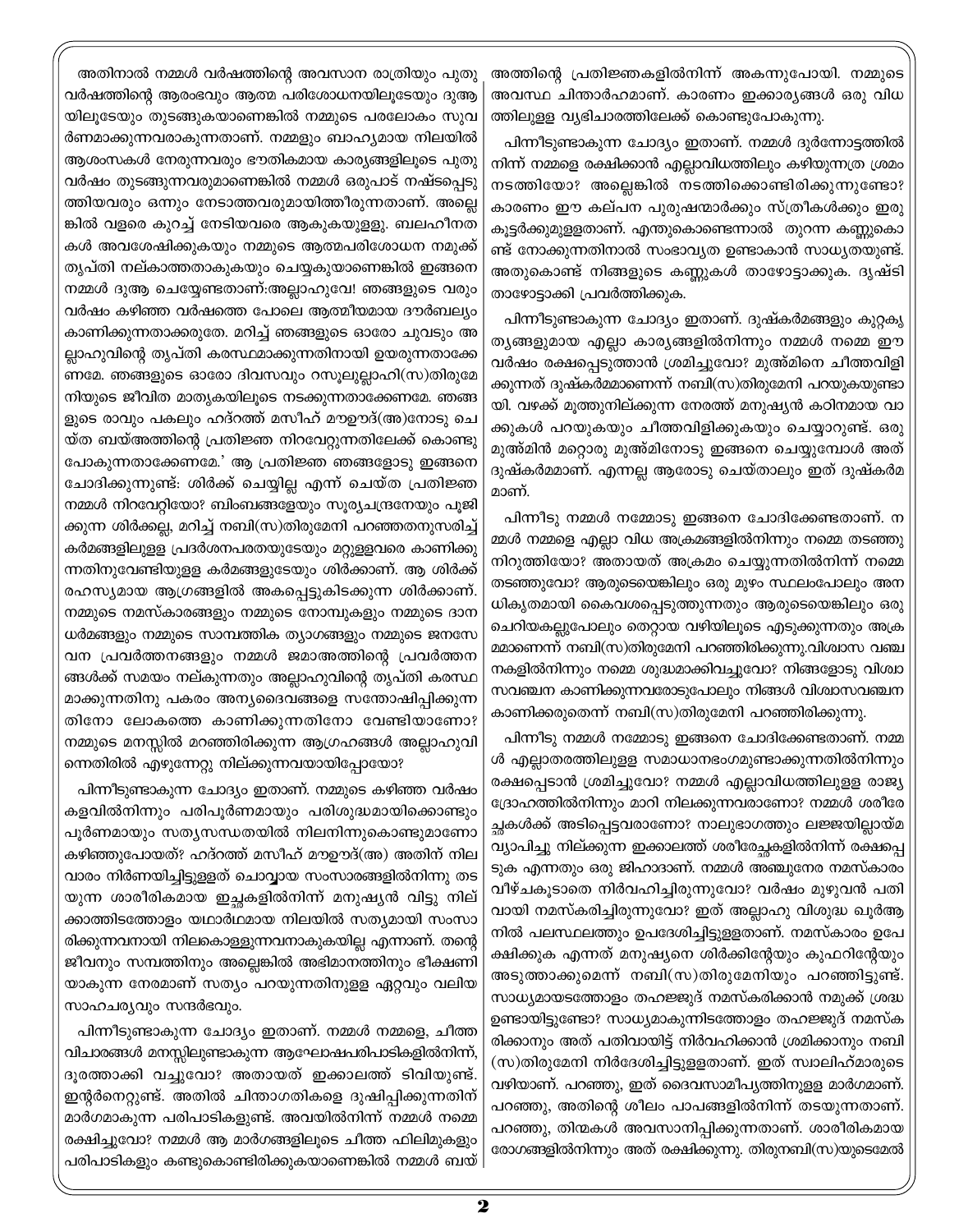പതിവായി സ്ഥാത്ത് ചൊല്ലാൻ ശ്രമിച്ചിരുന്നുവോ? അല്ലെങ്കിൽ സ്ഥാത്ത് ചൊല്ലുന്നുണ്ടോ?ഇതാണ് നമ്മൾ പിന്നീട് നമ്മളോടു ചോദിക്കേണ്ടത്. അത് മുഅ്മനീംകൾക്കുളള അല്ലാഹുവിന്റെ പ്രത്യേക കല്പനകളിൽ ഒരു കല്പനയാണ്. ഇത് ദുആ സ്വീക രിക്കപ്പെടുന്നതിനുളള മാർഗവുമാണ്. പതിവായിട്ട് ഇസ്തിഗ്ഫാർ ചെയ്തുകൊണ്ടിരുന്നുവോ എന്നാണ് പിന്നീട് നമ്മൾ ചോദിക്കേ ണ്ടത്. ആരാണോ ഇസ്തിഗ്ഫാറുമായി അള്ളിപിടിച്ചിരിക്കുന്നത് അല്ലാഹു അവനെ എല്ലാ ഞെരുക്കങ്ങളിൽനിന്നും പുറത്തുവരാ നുളള വഴിയാക്കുന്നുവെന്ന് നബി(സ)തിരുമേനി പറയുകയുണ്ടാ യി. എല്ലാ ബുദ്ധിമുട്ടുകളിൽനിന്നും ഐശ്വര്യത്തിന്റെ വഴി ഉണ്ടാ ക്കിക്കൊടുക്കുന്നു. അവന് സങ്കല്പിക്കാൻപോലും കഴിയാത്ത വഴികളിലൂടെ രിസ്ഖ് നല്കുന്നു. അല്ലാഹുവിനെ സ്തുതിക്കു ന്നതിലേക്ക് നമ്മുടെ ശ്രദ്ധയുണ്ടായിരുന്നുവോ എന്നാണ് നമ്മൾ പിന്നീട് ചോദിക്കേണ്ടത്. അല്ലാഹുവിനെ സ്തുതിക്കാതെ ആരംഭിക്കുന്ന കർമങ്ങൾ അപൂർണമായി ഇരിക്കുമെന്ന് നബി (സ)തിരുമേനി പറയുകയുണ്ടായി. അത് ബർക്കത്തില്ലാത്തതാ യിരിക്കും. സ്വാധീനം ചെലുത്താത്തതായിരിക്കും. നമ്മൾ നമ്മുടെ ആളുകൾക്കും അന്യർക്കും എല്ലാവർക്കും ഏതെങ്കിലും തരത്തി ലുളള ക്ലേശവും ഉണ്ടാക്കിയിട്ടുണ്ടോ എന്നാണ് പിന്നീട് നമ്മൾ നമ്മളോടു ചോദിക്കേണ്ടത്. നമ്മുടെ കൈകളും നമ്മുടെ നാവു കളും മറ്റുളളവരെ ബുദ്ധിമുട്ടിക്കുന്നതിൽനിന്ന് രക്ഷപ്പെട്ടിരു ന്നുവോ? നമ്മൾ വിട്ടുവീഴ്ചയോടും മാപ്പുകൊടുത്തുംകൊണ്ടു മാണോ കഴിഞ്ഞത്? വിനയവും എളിമയും നമ്മുടെ പ്രത്യേക തയായി നിലനിന്നുവോ? ദുഃഖത്തിലും സന്തോഷത്തിലും സുഖ ത്തിലും എല്ലാ അവസ്ഥകളിലും നമ്മൾ അല്ലാഹുവിനോടു കൂറു പുലർത്തിക്കൊണ്ടിരുന്നുവോ? എന്റെ ദുആ എന്തുകൊണ്ട് സ്ഥീകരിക്കപ്പെട്ടില്ല അല്ലെങ്കിൽ എതിന് എന്നെ ഈ ബുദ്ധിമു ട്ടിൽ അകപ്പെടുത്തി എന്ന് പറഞ്ഞ് എപ്പോഴെങ്കിലും പരാതി പറ ഞ്ഞിട്ടുണ്ടോ? എല്ലാ തരത്തിലുളള ദുരാചാരങ്ങളിൽനിന്നും ദുരാ ഗ്രഹങ്ങളിൽനിന്നും നമ്മൾ പൂർണമായും ഒഴിഞ്ഞുനില്ക്കാൻ ശ്രമിച്ചുവോ? ഈ ദുരാചാരങ്ങളും നൂതനനടപടികളും നിങ്ങളെ വഴികേടിലേക്ക് കൊണ്ടുപോകുമെന്നും അതിൽനിന്ന് രക്ഷപ്പെ ട്ടുകൊള്ളുക എന്നും നബി(സ)തിരുമേനി പറയുകയുണ്ടായി. നമ്മൾ വിശുദ്ധ ഖുർആന്റേയും നബി(സ)തിരുമേനിയുടേയും കല്പനകളേയും നിർദേശങ്ങളേയും പൂർണമായനിലയിൽ സ്വായ ത്തമാക്കാൻ ശ്രമിച്ചുകൊണ്ടിരുന്നുവോ? അഹംഭാവവും മിഥ്യാ ഭിമാനവും പൂർണമായും നമ്മൾ ഉപേക്ഷിച്ചിരുന്നുവോ? അല്ലെ ങ്കിൽ ഉപേക്ഷിക്കാൻ ശ്രമിച്ചിരുന്നുവോ? ശിർക്കിനുശേഷം ഏറ്റവും വലിയ നാശം അഹംഭാവവും മിഥ്യാഭിമാനവുമാണ്. സൽപെരുമാറ്റത്തിന്റെ ഉന്നതനിലവാരം കരസ്ഥമാക്കാൻ നമ്മൾ ശ്രമിച്ചിരുന്നുവോ? വിനീതവും ലളിതവും സംസ്കാരസുരഭിലവും സുദരിദ്രവുമായ ജിവിതമാണോ നമ്മൾ നയിച്ചിരുന്നത്? എല്ലാ ദിവസവും നമ്മുടെ ഉളളിൽ ദീൻ വളരുകയും അതിന്റെ അന്ത സ്സും മഹത്ത്വവും നിലനിറുത്തുന്നവരാകുകയും ചെയ്തിട്ടുണ്ടോ? ദീനിനെ ദുൻയാവിനെക്കാൾ മുന്തിക്കുമെന്ന് നമ്മൾ അധികവും ചെയ്യാറുള്ള പ്രതിജ്ഞ കേവലം പൊള്ളയായ പ്രതിജ്ഞ ആയി പ്പോയിട്ടുണ്ടോ? ഇസ്ലാമിനോടുളള സ്നേഹത്തിൽ നമ്മുടെ ധന ത്തെക്കാളും നമ്മുടെ മാനത്തെക്കാളും നമ്മുടെ സന്താനങ്ങളെ ക്കാളുമുപരിയായി അതിനെ സ്നേഹിക്കുന്നതും പ്രിയപ്പെട്ടതു മായി മനിസ്സിലാക്കാൻ ശ്രമിച്ചിട്ടുണ്ടോ? അല്ലാഹുവിന്റെ സൃഷ്ടി കളോടു കൂടുതൽ സഹതാപം കാണിക്കാൻ ശ്രമിക്കുന്നവ

രാണോ? അല്ലെങ്കിൽ സഹതാപം കാണിച്ചുകൊണ്ടിരുന്നിട്ടുണ്ടോ? നമ്മുടെ എല്ലാ കഴിവുകളോടുംകൂടി ദൈവ സൃഷ്ടികൾക്ക് ഫലം എത്തിക്കുന്നതിന് ശ്രമിച്ചുകൊണ്ടിരുന്നിട്ടുണ്ടോ? ഹദ്റത്ത് മസീഹ് മൗഊദ്(അ)നെ അനുസരിക്കുന്നതിന്റെ നിലവാരം എ പ്പോഴും നമ്മളിൽ നിലനില്ക്കാൻ ദുആ ചെയ്യുകയും അതിന് നമ്മുടെ മക്കളെ ഉപദേശിക്കുകയും ചെയ്തുകൊണ്ടിരുന്നിട്ടു ണ്ടോ? നമ്മൾ എപ്പോഴും ഉന്നതനിലവാരത്തോടുകൂടി ആ മഹാ ത്മാവിനെ അനുസരിച്ചുകൊണ്ടിരിക്കുകയും അത് വർധിപ്പിച്ചു കൊണ്ടിരിക്കുകയും ചെയ്തിട്ടുണ്ടോ? മറ്റുളള എല്ലാ ബന്ധങ്ങളും ഒന്നുമല്ലാത്തതും നിസാരവും ആയിത്തീരുംവിധം ഹദ്റത്ത് മസീഹ് മൗഊദു(അ)മായിട്ടുളള സാഹോദര്യബന്ധവും അനു സരണവും വർധിപ്പിച്ചിട്ടുണ്ടോ? അഹ്മദിയ്യാ ഖിലാഫത്തിനോടു കൂറോടും അനുസരണത്തോടുംകൂടി നിലനില്ക്കാനും ആ ബന്ധം വർധിക്കാനും ശ്രദ്ധയുണ്ടാകുന്നതിനുവേണ്ടി ദുആ ചെയ്തുകൊണ്ടിരുന്നുവോ? കാലത്തിന്റെ ഖലീഫയ്ക്കുവേ ണ്ടിയും ജമാഅത്തിനുവേണ്ടിയും പതിവായി ദുആ ചെയ്തുകൊ ണ്ടിരുന്നുവോ?

ഇതിൽ ഭൂരിഭാഗം ചോദ്യങ്ങൾക്കും പോസിറ്റീവായിട്ടുളള മറു പടിയോടുകൂടിയാണ് ഈ വർഷം കഴിഞ്ഞിട്ടുള്ളതെങ്കിൽ കുറച്ചു ബലഹീനതകളുണ്ടെങ്കിൽത്തന്നെയും നമ്മൾ ഒരുപാട് നേടിയി ട്ടുണ്ട്. ഇനി ഞാൻ ചോദിച്ച ഭൂരിഭാഗം ചോദ്യത്തിനുളള മറുപ ടി നെഗറ്റീവായിട്ടാണെങ്കിൽ ചിന്തിയ്ക്കേണ്ട അവസ്ഥയാണുള ളത്. നമുക്ക് നമ്മുടെ അവസ്ഥകളിൽ ചിന്തിക്കേണ്ടതാണ്. അതിനുളള പരിഹാരം ഇപ്രകാരംസാധ്യമാകാവുന്നതാണ്. ഈ രാത്രികളിൽ ഇങ്ങനെ ദുആ ചെയ്യുക; ഇന്നത്തെ രാത്രിയും നാളത്തെ അവസാന രാത്രിയും. ഉറച്ച തീരുമാനമെടുക്കുകയും ഒരു പ്രതിജ്ഞ എടുക്കുകയും ചെയ്യുക. പ്രത്യേകിച്ചും പുതു വർഷത്തിന്റെ ആരംഭത്തിൽ ഇങ്ങനെ ദുആ ചെയ്യുക; അല്ലാഹു നമ്മുടെ വീഴ്ചകളും കുറവുകളും മാപ്പാക്കുമാറാകട്ടെ. പുതു വർഷത്തിൽ നമുക്ക് ഏറ്റവും കൂടുതൽ പ്രാപിക്കാൻ തൗഫീഖ് നല്കുമാറാകട്ടെ. നമ്മൾ നഷ്ടപ്പെടുത്തുന്നവരാകാതിരിക്കട്ടെ. അല്ലാഹുവിന്റെ തൃപ്തി കരസ്ഥമാക്കുന്നതിനുവേണ്ടി തങ്ങളു ടേതായതെല്ലാം ത്യാഗം ചെയ്യാൻ തയ്യാറായിരിക്കുന്ന മുഅ്മിനീം കളിൽ ഉൾപ്പെടുന്നവരാകട്ടെ.

ഹദ്റത്ത് മസീഹ് മൗഊദ്(അ)ന്റെ ഒരു ഉദ്ധരണി സമർപിക്കു കയാണ്. അതിൽ ഹദ്റത്ത് മസീഹ് മൗഊദ്(അ)തന്റെ ജമാഅ ത്തിനെ ഉപദേശിച്ചിരിക്കുന്നു. ഒരു വിജ്ഞാപനത്തിന്റെ രൂപത്തി ൽ അത് പ്രസിദ്ധീകരിക്കുകയും ചെയ്തിട്ടുണ്ട്. അവിടന്ന് പറ ഞ്ഞു: 'ഇവിടെ സന്നിഹിതരായിരിക്കുന്ന എന്റെ ജമാഅത്തിൽ പ്രവേശിച്ചിട്ടുളള എല്ലാവരും അല്ലെങ്കിൽ തങ്ങളുടെ വാസസ്ഥ ലങ്ങളിൽ വസിക്കുന്നവരും ഈ വസ്വിയ്യത്ത് ശ്രദ്ധയോടുകൂടി കേൾക്കുക. അവർ ഈ ജമാഅത്തിൽ പ്രവേശിച്ച് എന്നോടു ഉദ്ദേ ശ്യത്തിന്റേയും ശിഷ്യത്വത്തിന്റേയും ബന്ധം വെച്ചു പുലർത്തു ന്നവരാണ്. ഇതുകൊണ്ടുളള ഉദ്ദേശ്യം അവർ സദാചാരത്തോടും സൗശീല്യത്തോടും കൂടി തഖ്വയുടെ ഉന്നതപദവിവരെ എത്തുക എന്നതാണ്. ഒരു വഴക്കിനും ഒരു ഉപദ്രവത്തിനും ദുർന്നടപ്പിനും അവരുടെ അടുത്തു വരാൻ കഴിയരുത്. അവർ അഞ്ചുനേര നമ സ്കാരം കൃത്യമായി നമസ്കരിക്കുന്നവരായിരിക്കണം. കളവ് പറ യരുത്. നാവുകൊണ്ട് അവർ ആരേയും വേദനിപ്പിക്കരുത്. അവർ ഒരു തരത്തിലുളള ദുഷ്കർമങ്ങൾക്കും ഇരയാകരുത്. ഏതെ ങ്കിലും ഉപദ്രവത്തിന്റേയും അക്രമത്തിന്റേയും വഴക്കിന്റേയും